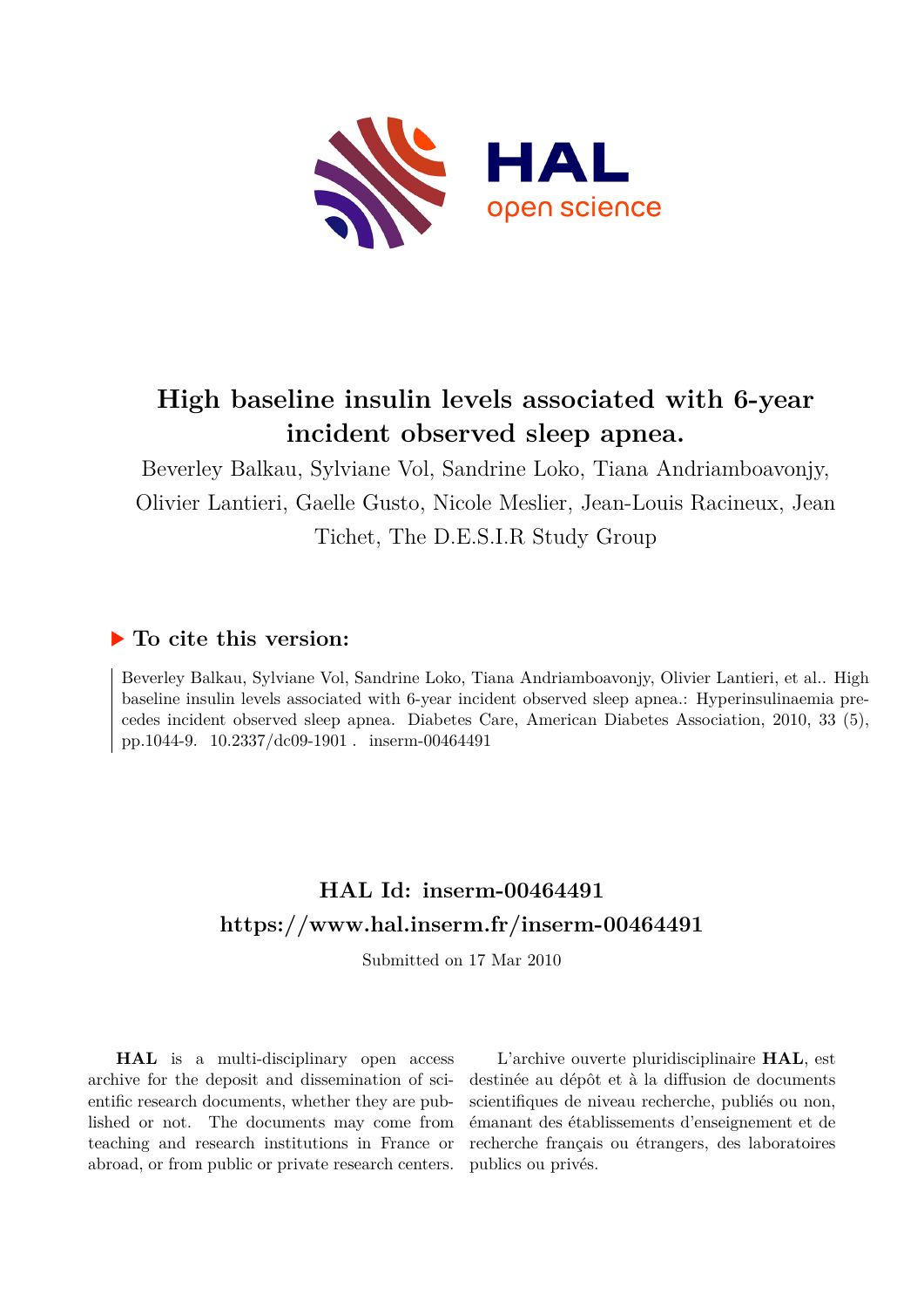# *High baseline insulin levels associated with 6-year incident observed sleep apnea*

**Beverley Balkau** 1 \* **, Sylviane Vol** <sup>2</sup> **, Sandrine Loko** <sup>1</sup> **, Tiana Andriamboavonjy** <sup>1</sup> **, Olivier Lantieri** <sup>2</sup> **, Gaelle Gusto** <sup>2</sup> **, Nicole Meslier** <sup>3</sup> **, Jean-Louis Racineux** <sup>3</sup> **, Jean Tichet** <sup>2</sup> **, The D.E.S.I.R Study Group** <sup>2</sup>

<sup>1</sup> CESP, Centre de recherche en épidémiologie et santé des populations INSERM : U1018, Université Paris Sud - Paris XI, Université de *Versailles-Saint Quentin en Yvelines , INED , FR*

<sup>2</sup> IRSA, Institut Inter Regional pour la santé IRSA, La Riche,FR

*D partement de pneumologie 3* <sup>é</sup> *CHU Angers , FR*

\* Correspondence should be adressed to: Beverley Balkau <beverley.balkau@inserm.fr >

#### **Abstract OBJECTIVE**

**Obstructive sleep apnea is common in patients with type 2 diabetes; cross-sectional studies have examined its association with insulin and insulin resistance. We evaluate risk factors for incident observed sleep apnea in a general population, not selected for sleep disturbances.**

#### **METHODS**

**1780 men, 1785 women, aged 33 to 68 years, from the cohort: Data from an Epidemiologic Study on the Insulin Resistance syndrome (D.E.S.I.R.) responded to the question** "**has someone said to you that you stop breathing during your sleep**" **at baseline and 6 years. Anthropometric, clinic and biologic factors were recorded at both time-points.**

#### **RESULTS**

**At baseline, 14**% **of men and 7**% **of women reported to have observed sleep apnea (positive response to question); six-year incidences were 14**% **and 6**% **respectively. Age, anthropometric parameters, blood pressure and sleep characteristics were all associated with prevalent, observed apneas, in both genders. Baseline waist circumference was the strongest predictor of incident apnea: standardized odds ratio (OR) (95**% **Confidence Interval), adjusted for age and sex, 1.34(1.19**–**1.52). After adjusting for age, sex and waist circumference, the standardized ORs for incident observed apnea were: identical for fasting insulin and the HOmeostasis Model Assessment of insulin resistance: 1.31(1.13**–**1.51), 1.24(1.09**–**1.41) for triglycerides, 1.52(1.12**–**2.05) for smoking. Observed apnea at baseline was not associated with changes in anthropometric or biologic parameters over the 6-year follow-up.**

#### **CONCLUSIONS**

**The most important baseline risk factor for incident apnea was adiposity; after accounting for adiposity other risk factors were high insulin, insulin resistance, high triglycerides, and smoking, factors amenable to lifestyle intervention.**

**Author Keywords** abdominal obesity ; apnea ; epidemiology ; hyperinsulinaemia ; insulin resistance ; obesity ; prospective ; sleep

Obstructive sleep apnea is becoming more and more recognized as a health condition as it affects a considerable proportion of the population, in particular those with cardiovascular diseases, diabetes and other chronic diseases (1 ). Sleep apnea can be classed as central if there is no effort or airflow (central apnea has a < 1% frequency of all apnea), obstructive if the respiratory effort is preserved and increased in the presence of partial or complete occlusion on the upper airway, and mixed if there is a combination of both central and obstructive apnea. Apnea results in intermittent hypoxia, recurrent arousals, changes in intrathoracic pressure, changes in sleep architecture (reduction in rapid eye movement and deep sleep and an excess in stage 2 sleep). In some cases it is accompanied by excessive daytime sleepiness and disturbed sleep. It is diagnosed by an apnea-hypopnea index (AHI) ≥ 5 episodes per hour during a polysomnography; apnea is present in approximately 1 in 4 in the general adult population (1 ). Sleep apnea is associated with diabetes, hypertension and cardiovascular disease. In recognition of this, the International Diabetes Federation and the American Heart Association have both provided leadership in issuing recommendations for identifying and treating this condition (2 ,3 ). The inter-relation between sleep and the metabolic system is being increasingly recognized (4 ,5 ).

Most of the studies on the epidemiology of sleep apnea are either cross-sectional or case-control studies. The prospective or longitudinal studies come from the four-year follow-up of the Wisconsin Sleep Cohort Study (6 ), and the five year follow-up of two cohorts: the Cleveland Family Study (7 ) and the Sleep Heart Health Study (8 ). These three studies all used polysomnography to quantify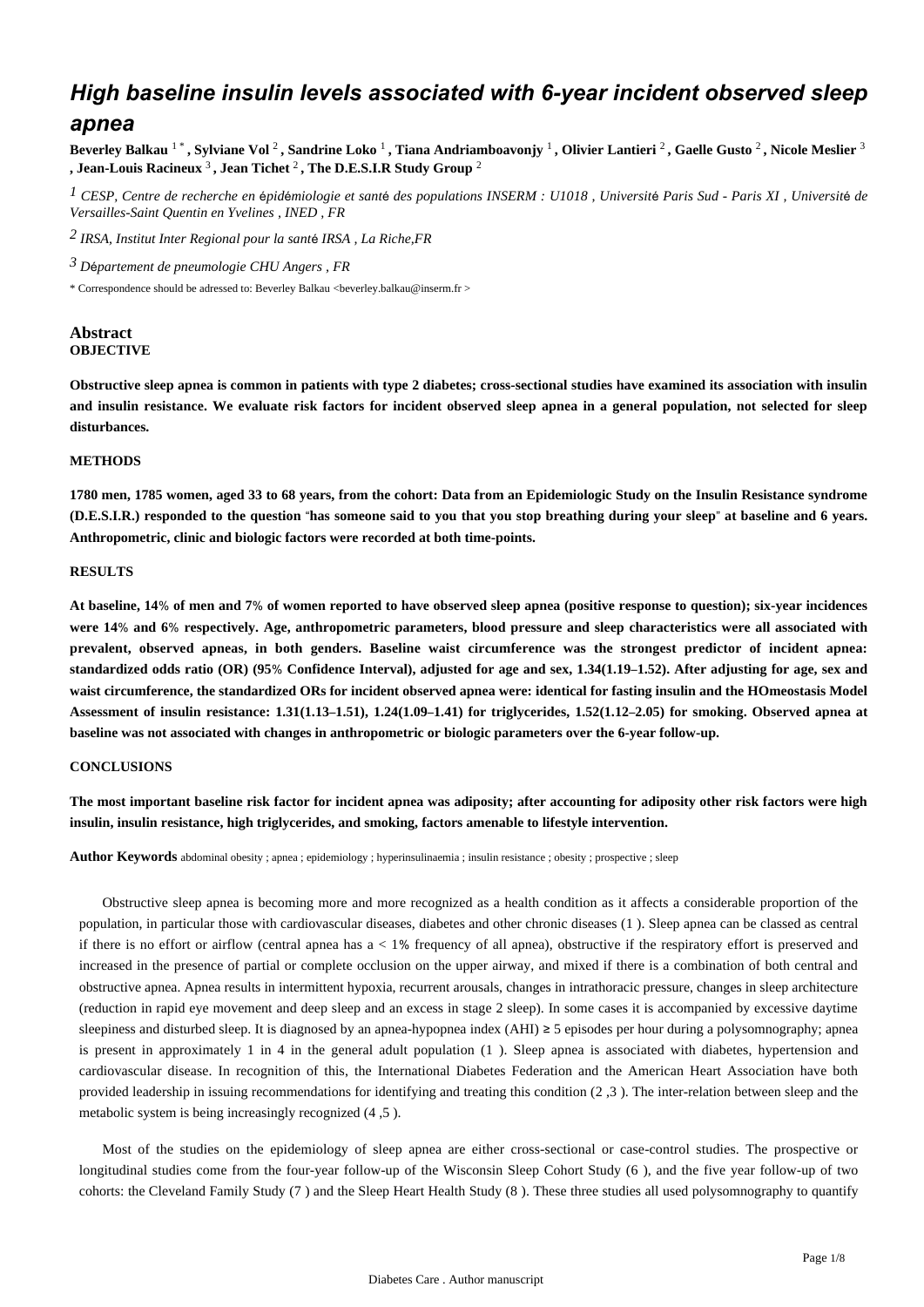sleep apnea but they were cohorts with an over-sampling of individuals likely to have sleep apnea. In the 1981 Australian Busselton Health Survey of a general population (9 ), the incidence of snoring was studied over a 13-year follow-up; the risk factors were gender, obesity and weight gain.

The main interest of the above studies was adiposity, and they show that age, gender and adiposity, at baseline and anthropometric changes over follow-up, are related with incident sleep apnea. Among other factors related with incident sleep-disordered breathing studied by Tishler (7 ), only cholesterol levels were found to show a marginal association.

A recent cross-sectional study showed that both insulin sensitivity and insulin secretion were related with sleep-disordered breathing, evaluated by the AHI during polysomnography, and the authors suggested that sleep-disordered breathing may lead to insulin resistance (  $10<sub>2</sub>$ .

In this report we study, after accounting for adiposity, risk factors for incident observed sleep apnea, in a population leaner than in most published reports, with a mean (SD) for body mass index (BMI) of  $25.0$  (3.8) kg/m<sup>2</sup>.

#### **RESEARCH DESIGN AND METHODS**

Participants were recruited into the study: Data from an Epidemiological Study on the Insulin Resistance (D.E.S.I.R.) between 1994 and 1996. They were 30 to 65 years at recruitment and were consultants at one of ten Social Security Health Examination centres in the central western part of France.

We study the 1780 men and 1785 women present at both the three year and the nine year follow-up examinations and who, at both examinations, had BMI and waist circumference measured and who responded to a question on whether or not they had an observed sleep apnea: "has someone said to you that you stop breathing during your sleep" (11 ). The complete sleep questionnaire is shown in the on-line Appendix . Baseline date for this analysis is 1997–1999, three years after inclusion into the D.E.S.I.R. study.

At baseline and six years later, the clinical examinations followed the same protocol, with examinations by trained physicians and nurses. Two measures of blood pressure, using a mercury sphygmomanometer were taken in a supine position after a 5 minute rest; mean values were used. Weight and height were measured in lightly clad participants, and BMI calculated. The waist circumference, the smallest circumference between the lower ribs and the iliac crests, was also measured, as well as the neck circumference.

Smoking habits (current smoker or not), alcohol consumption (glasses per day of wine, beer, cider, spirits - all transformed to grams per day) and degree of physical activity (people with little activity at home, at work and in sporting activities were classified as physically inactive) were assessed using a self-administered questionnaire. All medications taken by participants were recorded.

We have defined observed apnea by a positive response to the question "has someone said to you that you stop breathing during your sleep". The sleep questionnaire (11 ) is shown in the on-line Appendix; this questionnaire included the Epworth sleepiness scale which provides a measure of daytime sleepiness, that we study with the reference threshold of 10 or higher, which was derived in a general population (12 ).

All biochemical measurements were from one of four health-centre laboratories located in France at Blois, Chartres, La Riche or Orlé ans. The inter-laboratory variability was assessed monthly on normal and pathological values. Fasting plasma glucose, measured by the glucose-oxidase method, was applied to fluoro-oxalated plasma using a Technicon RA100 (Bayer Diagnostics, Puteaux, France) or a Specific or a Delta device (Konelab, Evry, France). Total cholesterol, HDL-cholesterol, triglycerides, were assayed by DAX 24 (Bayer Diagnostics, Puteaux, France) or KONE (Evry, France). LDL-cholesterol was calculated from the Friedewald equation. HbA1c was determined by High Performance Liquid Chromatography (L9100 HPLC ion-exchange analyser, Hitachi/Merck-VWR, Fontenay-sous-Bois, France) or an Immunoassay (DCA 2000 Bayer Diagnostics, Puteaux, France.) Insulin was quantified by micro particle enzyme immunoassay with an automated analyzer IMX (Abbott, Rungis, France).

Diabetes was defined to include individuals treated for diabetes, and those with a fasting plasma glucose  $\geq 7.0$  mmol/l. The HOmeostatisis Model of Assessment of insulin resistance index (HOMA-IR index) was used as a surrogate measure of insulin resistance ( 13 ).

#### **Statistical analysis**

Logarithms of triglycerides and insulin concentrations and of the HOMA-IR index have been used in statistical analyses. All data have been analyzed using SAS version 9.1. Data are presented as means (SD) and as percentages. Characteristics of those with and without observed apnea at baseline were compared by t- or  $\chi^2$ -tests, stratified by sex.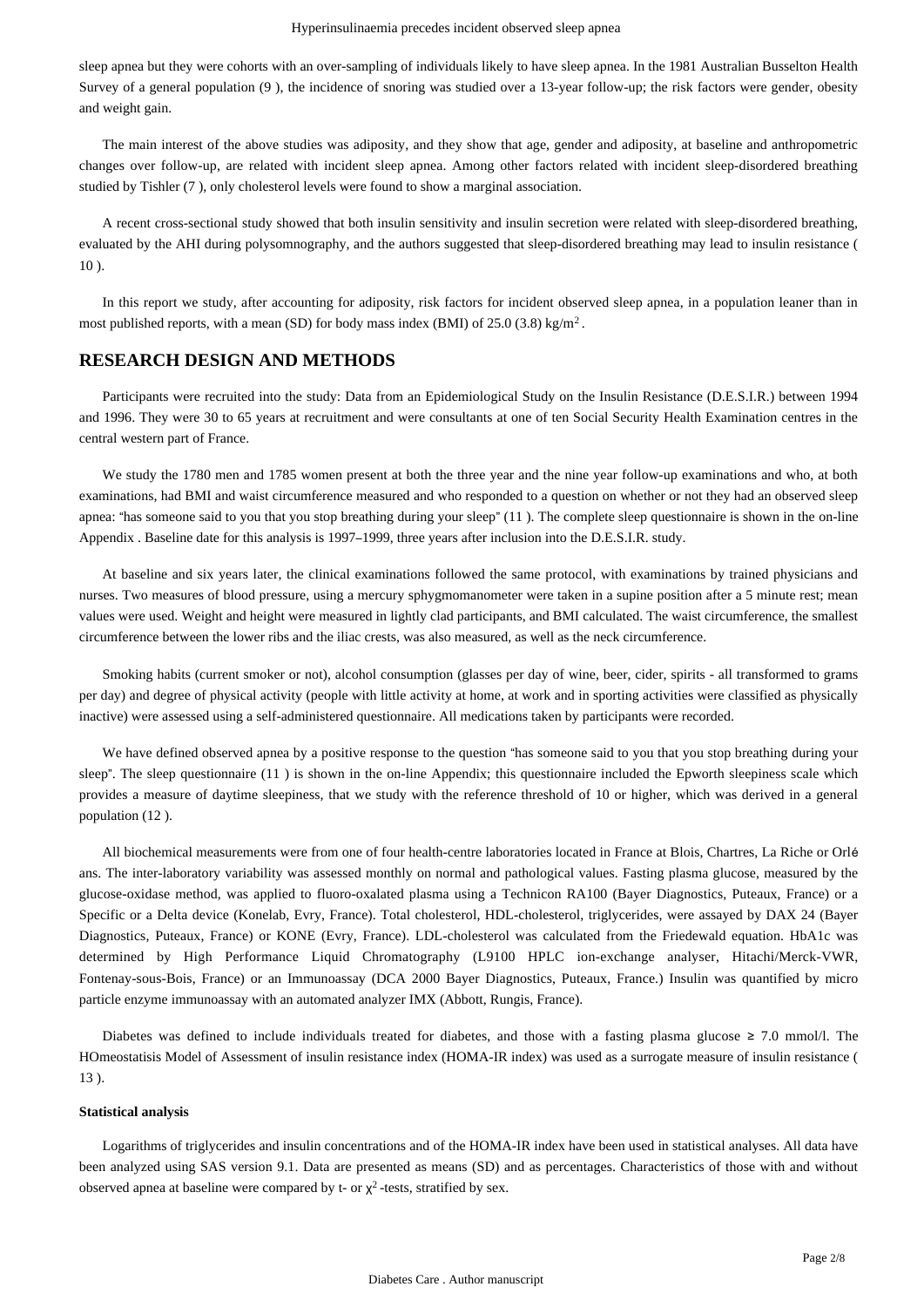Anthropometric characteristics of those with and without incident observed apnea at six-years, were compared by analysis of covariance, adjusting for baseline age, in participants without observed apnea at baseline.

Factors measured at baseline were analyzed according to incident observed apnea, by logistic regression, after verifying that the relations were linear, by including squared terms in the regression analyses; continuous variables were standardized according to gender, and relations were adjusted for age and waist circumference. Gender interactions were tested for each of these risk factors, and a combined analysis is presented, adjusted for age, waist and gender. Results are presented as standardized odds ratios. Further, to test the homogeneity of the relation of insulin and the HOMA-IR index with incident observed apnea, interactions were tested across BMI classes: < 25, 25–30 and  $\geq 30 \text{ kg/m}^2$ .

#### **RESULTS**

At baseline, the prevalence of reported, observed apnea was 14% in men and 7% in women. Apnea was associated with ageing, and with higher BMI, waist and neck circumferences (Table 1). After adjusting for age, all three anthropometric parameters, BMI, waist and neck circumferences were higher in those with observed apnea and the strongest relation was with waist circumference. There was no interaction between age and these anthropometric parameters. In both men and women, observed sleep apnea was associated with other sleep disorders, particularly snoring (Table 1). The Epworth sleepiness scale was only associated with observed apnea in men ( $P < 0.01$ ) with an average score of 6.9 in men with observed apnea, 6.2 in those without; there was no relation for women. Fasting glucose, HbA1c, insulin, the HOMA-IR index and triglycerides were all significantly and positively associated with observed apnea in men (all  $P < 0.006$ ), whereas in women, there were fewer associations, and those significant were with total-and LDL-cholesterol and triglyceride concentrations (all  $P < 0.04$ ). Blood pressures were higher in those with apnea (all  $P < 0.002$ ). Neither smoking nor alcohol consumption showed a significant relation with observed apnea; men and women with observed apnea were more physically inactive than those without observed apnea (both  $P < 0.007$ ). Finally, in women 7.1% of those with observed apnea used hypnotics in contrast to 2.8% of those without observed apnea (P < 0.01). All results were homogenous across men and women, excepting for total and LDL-cholesterol, where the interactions with sex were significant.

The incidence of observed apnea was 14% in men and 6% in women, and men with incident observed apnea were one year older than those without, women four years older (Table 2 ). In both men and women, higher baseline BMI and waist circumference were associated with incident apnea (all P < 0.006), and in women only, baseline neck circumference was also related with incident observed apnea, with a significant 0.6 cm larger neck circumference  $(P < 0.01)$ , in comparison to only 0.3 cm in men  $(P < 0.1)$ . Increases in BMI were associated with incident observed apnea in both men and women (both  $P < 0.05$ ), and an increase in neck circumference was also associated in women (P < 0.0001).

Risk factors for incident apnea were studied separately in men and women (Table 3 ), but as there was no significant gender interaction for most of the risk factors (data not shown), men and women were combined for reporting the relation between cardio-metabolic risk factors related with incident observed apnea, after adjusting for age, waist circumference and gender (Table 3 ). For total-cholesterol and for alcohol intake, there was a sex interaction, with total-cholesterol predictive of apnea only in men  $(P < 0.002)$ ; for alcohol, there was only a marginal relation, in either sex. Combining men and women, insulin  $(P < 0.0001)$ , the HOMA-IR  $(P < 0.0001)$ , index and triglycerides ( $P < 0.0009$ ), smoking ( $P < 0.006$ ) and treatment by hypnotics ( $P < 0.02$ ) were related with incident observed apnea; diastolic blood pressure was close to showing statistical significance  $(P < 0.06)$ . In men, treatment by hypnotics, was associated with a three-fold increase in incident observed apnea.

The relation between insulin and the HOMA-IR index with incident observed apnea was homogeneous across BMI classes, for both men and women, thus the observed relation does not appear to be the result of adiposity (data not shown).

The presence of observed apnea at baseline was not associated with an increase in adiposity over six years: the changes in waist circumference were 2.0 cm in men with baseline observed apnea, 2.2 cm in those without ( $P = 0.5$ ); for women the corresponding changes were 1.6 and 2.8 cm ( $P = 0.4$ ). Similarly, the changes in insulin were 4.8 and 11.4 pmol/l for men with and without baseline observed apnea ( $P = 0.6$ ) and for women 5.1 and 7.2 pmol/l respectively ( $P = 0.6$ ) and these results did not change after adjustment for age and waist circumference.

### **CONCLUSIONS**

As in other studies, this study also shows that adiposity was related with prevalent and incident apnea and increases in adiposity over time were related with incident apnea. Our results pertain only to observed apnea. Other factors preceding incident observed apnea, after adjusting on age, waist circumference and sex, were insulin, the HOMA-IR index and triglycerides concentrations with standardized odds ratios of 1.31, 1.31 and 1.24 respectively; smoking also increased the risk of incident observed apnea, by 50%. While hypnotics taken by the women at baseline was related cross-sectionally with observed apnea, with no relation for men, the reverse was the case for incident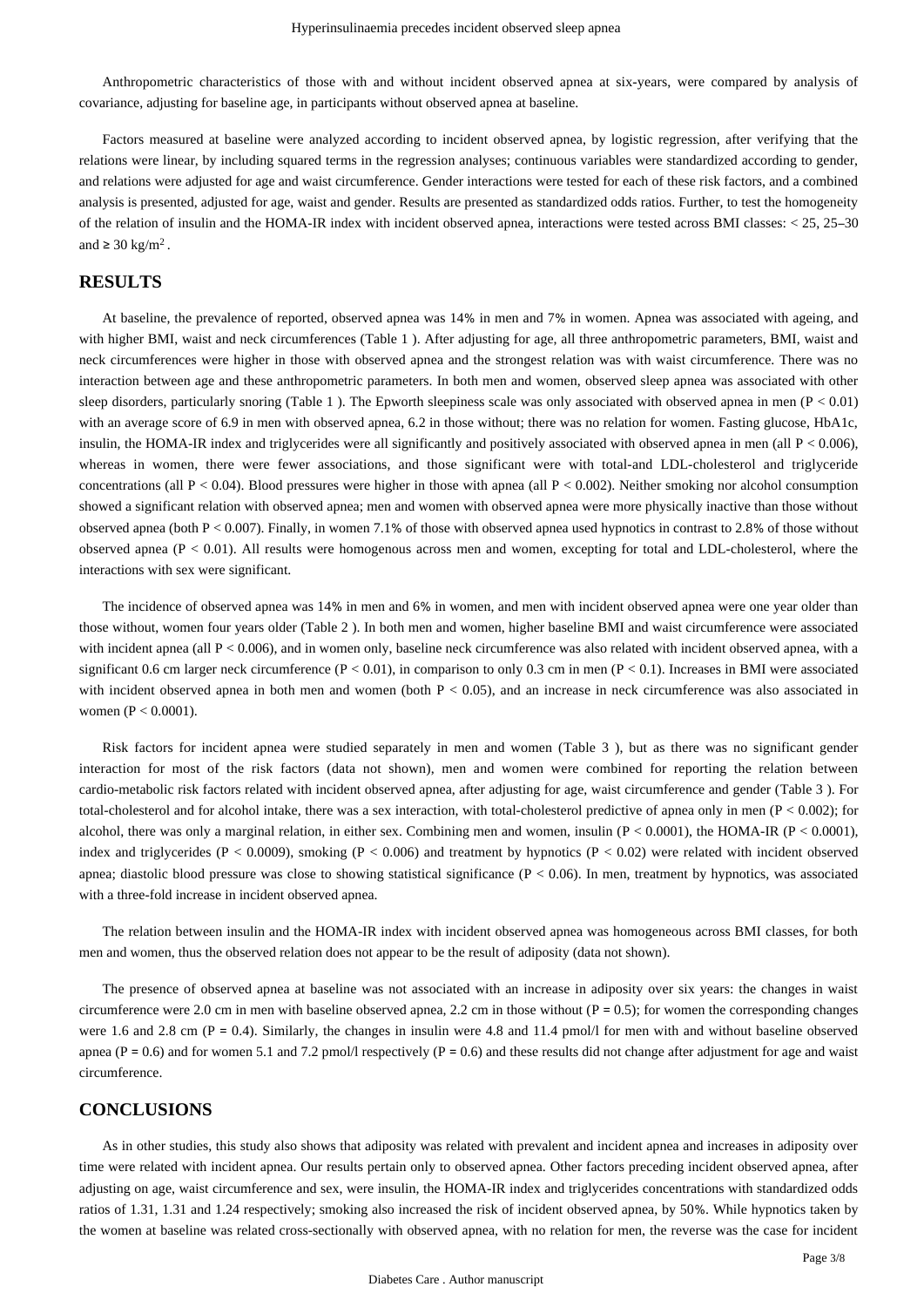#### Hyperinsulinaemia precedes incident observed sleep apnea

observed apnea: baseline hypnotics carried an odds ratio of 3.54 in men, despite the fact that fewer than 2% of the men were treated by them.

The adverse effects of gaining weight on sleep disordered breathing was clear from the 4-year Wisconsin Sleep Cohort Study (6 ): a 10 % increase in weight, in comparison to a stable weight, was associated with a 32% higher increase in AHI and a six-fold risk of developing moderate to severe obstructive sleep apnea; a 10% decrease in weight was associated with a 26% decrease in the AHI. However, as indicated by Newman et al. (8 ), sleep apnea increases with ageing, even in the weight stable population. The Busselton Study in Australia, is one of the few studies in a general population, which has prospectively studied sleep disorders over 15 years; in the 967 men and women, risk factors associated with the development of snoring, were gender, baseline obesity and weight gain (9 ); no biochemical measures were studied.

Other authors have shown cross-sectional relations between sleep disordered breathing and glucose or diabetes (14 ,15 ); to our knowledge, there are no other prospective studies with insulin, glucose, and diabetes as putative risk factors. In our study, neither baseline fasting glucose, nor HbA1c, nor the presence of diabetes were risk factors for incident observed apnea. High insulin levels and high HOMA-IR index values were strongly related with incident observed apnea, particularly in men. This result was independent of the effects of the main risk factors for observed apnea, a large waist circumference, age and sex.

We were not able to show the reverse relations, that the presence of observed apnea at baseline was associated with higher insulin levels or greater adiposity six years later. Thus, we believe that the high insulin levels seen with observed sleep apnea, precede this condition, rather than being caused by it. This analysis goes some way to answering "the chicken or the egg" question posed, with regards to abdominal fat and sleep apnea (16 ). It has been reported that women with polycystic ovary syndrome have a 30 times higher risk of having sleep disordered breathing (17 ) - insulin resistance would appear to be the primary defect in these women, which is then followed by sleep disordered breathing. There have been suggestions in the literature that the improvement in insulin sensitivity following treatment with continuous positive airway pressure (CPAP), is evidence that sleep disordered breathing may be a causative risk factor for insulin resistance, however, there are as many positive as negative results on this relation in clinical investigations (15 ).

A possible mechanism for our observation that hyperinsulinaemia and insulin resistance precede observed apnea could be that in obesity, the level of pharyngeal dilator muscle activity may be diminished in the presence of insulin or insulin resistance – just as the alteration in arterial muscle tone that is well recognized in vascular disease (18 ). An alternative – or additional mechanism - may be the inflammation associated with hyperinsulinaemia, insulin resistance and abdominal adiposity, preceding sleep apnea (15 ).

The cross-sectional associations which have been shown in the literature between apnea, cigarette smoking and alcohol consumption ( 14 ) were not seen in our study, but we found that smokers had a 50% higher risk of an incident observed apnea than non-smokers, and that there was a trend for higher alcohol intake in men only. Physical inactivity has been little studied in relation with apnea; in our cross-sectional study, physical inactivity was more frequent, in men and women with than without observed apnea at baseline, but it was not associated with incident observed apnea.

The strength of our study is the large cohort, drawn from a general population, with six years of follow up. However, we must acknowledge the main limitation of our study: the lack of recorded polysomnographic data. Our measure of 'observed apnea', as reported by the participants in our study, is a crude and non-objective measure. A polysomnographic recording was carried out in 225 men and women from this cohort: eight men and two women reported that they had observed apnea; six of these men and both women had an AHI ≥ 15, and all had an AHI ≥ 10 (data not published). Further, an argument for the use of observed apnea is the observation that in obese individuals presenting for obesity surgery, reported observed apnea was the only symptom related with obstructive sleep apnea (19 ). These two elements provide some support for the use of our question on observed apnea. Reported apnea, observed by another person, is probably the information that a general practitioner would have to make a referral and thus it is a simple method to screen people requiring further investigation. Another limitation for the interpretation of our study is that an individual must have a sleeping partner for an apnea to be observed, thus our estimates may be underestimates of the actual frequency, as only severe cases would be able to report their own apnea. However, the frequency of apnea in those living or not as a couple were 11% and 9%, almost identical, and their characteristics were similar, excepting there were more women who reported that they were living alone. We do not have a direct measure of insulin resistance, and we have used both insulin and the HOMA-IR index as surrogate measures. However, hyperinsulinaemia and insulin resistance do not always occur together (20.21), and the HOMA-IR index and insulin have similar correlations with clamp measured insulin sensitivity in a non-diabetic population (Spearman correlation coefficients; −0.505 and 0.525 respectively, from the RISC study  $(20.21)$ ).

Adiposity was strongly related with incident apnea, but after accounting for this, the risk of observed apnea also increased with increasing insulin levels and with an increasing HOMA-IR index. This is the first report which has been able to show that hyperinsulinaemia and an insulin resistance index are predictive of later apnea, albeit observed apnea, after accounting for adiposity and changes in adiposity. Limiting weight gain is the simplest but probably the hardest to achieve preventive strategy for sleep apnea.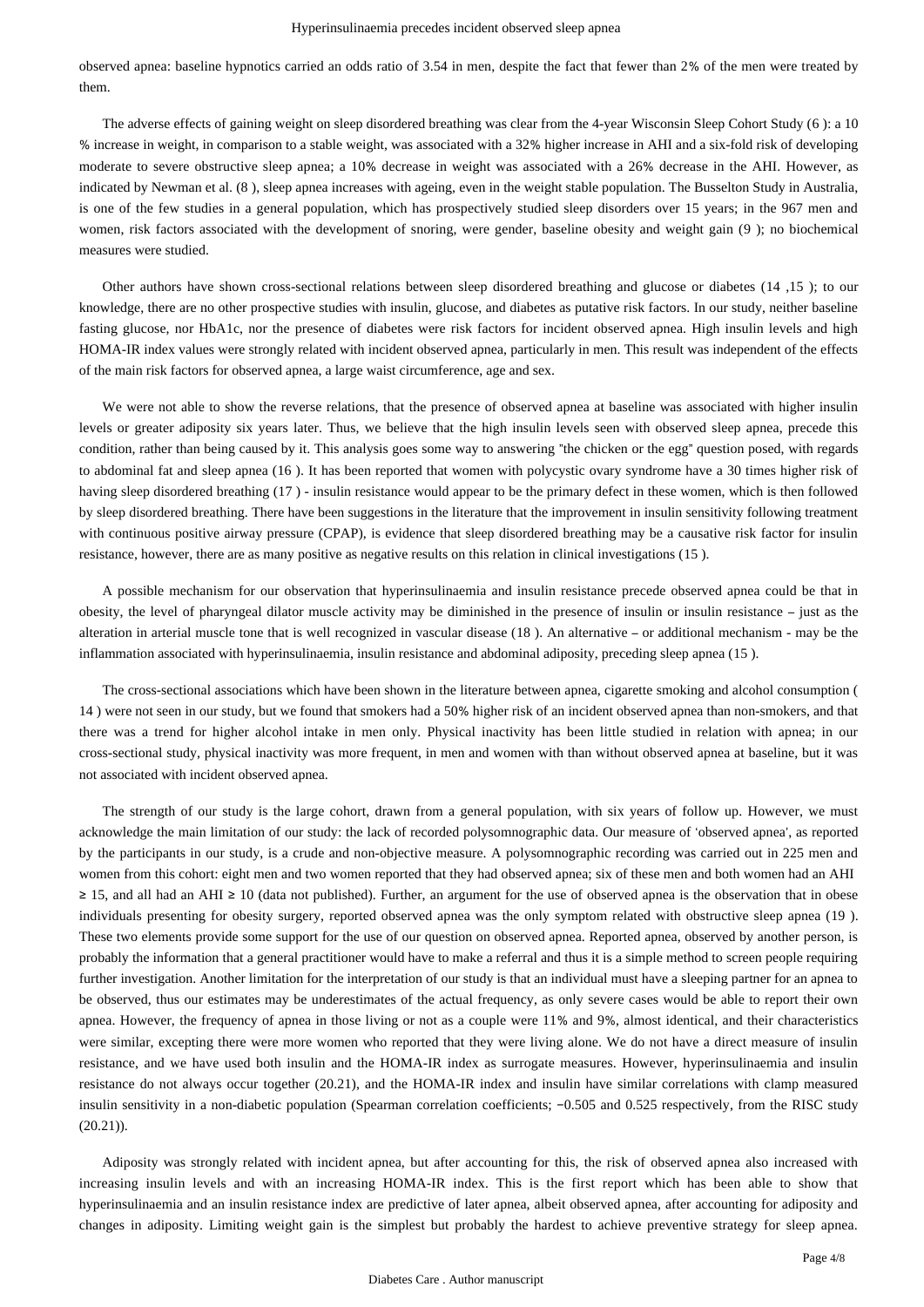Increasing physical activity and limiting sedentarity, could play a role in increasing insulin sensitivity (22 ) and decreasing the risk for apnea.

#### **Ackowledgements:**

The D.E.S.I.R. Study Group. INSERM U1018: B. Balkau, M.A. Charles, P. Ducimetière, E. Eschwège; INSERM U367: F. Alhenc-Gelas; CHU D'Angers: Y. Gallois, A. Girault; Bichat Hospital: F. Fumeron, M. Marre; CHU de Rennes: F. Bonnet; UMR8090, Lille: P. Froguel; Centres d'Examens de Santé: Alençon, Angers, Caen, Chateauroux, Cholet, Le Mans, Tours; Institute de Recherche Médecine Générale: J. Cogneau; General practitioners of the region; Institute inter-Regional pour la Santé: C. Born, E. Caces, M. Cailleau, J.G. Moreau, O. Lantieri, F. Rakotozafy, J. Tichet, S. Vol.

**Funding** : The D.E.S.I.R. study has been supported by INSERM contracts with CNAMTS, Lilly, Novartis Pharma and Sanofi-Aventis; by INSERM (Réseaux en Santé Publique, Interactions entre les déterminants de la santé, Cohortes Santé TGIR 2008), the Association Diabète Risque Vasculaire, the Fédération Française de Cardiologie, La Fondation de France, ALFEDIAM, ONIVINS, Ardix Medical, Bayer Diagnostics, Becton Dickinson, Cardionics, Merck Santé, Novo Nordisk, Pierre Fabre, Roche, Topcon.

#### **References:**

- 1 . Shamsuzzaman AS , Gersh BJ , Somers VK . Obstructive sleep apnea: implications for cardiac and vascular disease . JAMA . 2003 ; 290 : 1906 1914
- 2 . Shaw JE , Punjabi NM , Wilding JP , Alberti KG , Zimmet PZ . International Diabetes Federation Taskforce on Epidemiology and Prevention . Sleep-disordered breathing and type 2 diabetes: a report from the International Diabetes Federation Taskforce on Epidemiology and Prevention . Diabetes Res Clin Pract . 2008 ; 81 : 2 - 12
- 3 . Somers VK , White DP , Amin R , Abraham WT , Costa F , Culebras A , Daniels S , Floras JS , Hunt CE , Olson LJ , Pickering TG , Russell R , Woo M , Young T . American Heart Association Council for High Blood Pressure Research Professional Education Committee, Council on Clinical Cardiology; American Heart Association Stroke Council; American Heart Association Council on Cardiovascular Nursing; American College of Cardiology Foundation . Sleep apnea and cardiovascular disease: an American Heart Association/American College Of Cardiology Foundation Scientific Statement from the American Heart Association Council for High Blood Pressure Research Professional Education Committee, Council on Clinical Cardiology, Stroke Council, and Council On Cardiovascular Nursing. In collaboration with the National Heart, Lung, and Blood Institute National Center on Sleep Disorders Research (National Institutes of Health) . Circulation . 2008 ; 118 : 1080 - 1111
- 4 . Trenell MI , Marshall NS , Rogers NL . Sleep and metabolic control: waking to a problem? . Clin Exp Pharmacol Physiol . 2007 ; 34 : 1 9
- 5 . Martins RC , Andersen ML , Tufik S . The reciprocal interaction between sleep and type 2 diabetes mellitus: facts and perspectives . Braz J Med Biol Res . 2008 ; 41 : 180 187
- 6 . Peppard PE , Young T , Palta M , Dempsey J , Skatrud J . Longitudinal study of moderate weight change and sleep-disordered breathing . JAMA . 2000 ; 284 : 3015 3021
- 7 . Tishler PV , Larkin EK , Schluchter MD , Redline S . Incidence of sleep-disordered breathing in an urban adult population: the relative importance of risk factors in the development of sleep-disordered breathing . JAMA . 2003 ; 289 : 2230 - 2237
- 8 . Newman AB , Foster G , Givelber R , Nieto FJ , Redline S , Young T . Progression and regression of sleep-disordered breathing with changes in weight: the Sleep Heart Health Study . Arch Intern Med . 2005 ; 165 : 2408 - 2413
- 9 . Knuiman M , James A , Divitini M , Bartholomew H . Longitudinal study of risk factors for habitual snoring in a general adult population: the Busselton Health Study . Chest . 2006 ; 130 : 1779 - 1783
- 10 . Punjabi NM , Beamer BA . Alterations in glucose disposal in sleep-disordered breathing . Am J Resp Crit Care Med . 2009 ; 179 : 235 240
- 11 . Meslier N , Vol S , Balkau B , Gagnadoux F , Cailleau M , Petrella A , Racineux JL , Tichet J . Le Groupe d'étude DESIR . Prevalence of symptoms of sleep apnea syndrome. Study of a French middle-aged population . Rev Mal Respir . 2007 ; 24 : 305 - 313
- 12 . Johns MW . A new method for measuring daytime sleepiness: the Epworth Sleepiness Scale . Sleep . 1991 ; 14 : 540 545
- 13 . Matthews DR , Hosker JP , Rudenski AS , Naylor BA , Treacher DF , Turner RC . Homeostasis model assessment: insulin resistance and beta-cell function from fasting plasma glucose and insulin concentrations in man . Diabetologia . 1985 ; 28 : 412 - 419
- 14 . Punjabi NM . The epidemiology of adult obstructive sleep apnea . Proc Am Thorac Soc . 2008 ; 5 : 136 143
- 15 . Lévy P , Bonsignore MR , Eckel J . Sleep, sleep-disordered breathing and metabolic consequences . Eur Respir J . 2009 ; 34 : 243 260
- 16 . Pillar G , Shehadeh N . Abdominal fat and sleep apnea: the chicken or the egg? . Diabetes Care . 2008 ; 31 : S303 S309
- 17 . Vgontzas AN , Bixler EO , Chrousos GP . Metabolic disturbances in obesity versus sleep apnoea: the importance of visceral obesity and insulin resistance . J Intern Med . 2003 ; 254 : 32 - 44
- 18 . Yki-Järvinen H , Westerbacka J . Vascular actions of insulin in obesity . Int J Obes Relat Metab Disord . 2000 ; 24 : (Suppl 2 ) S25 28
- 19 . Dixon JB , Schachter LM , O'Brien PE . Predicting sleep apnea and excessive day sleepiness in the severely obese: indicators for polysomnography . Chest . 2003 ; 123 : 1134 - 1141
- 20 . Ferrannini E , Balkau B , Coppack SW , Dekker JM , Mari A , Nolan J , Walker M , Natali A , Beck-Nielsen H . RISC Investigators . Insulin resistance, insulin response, and obesity as indicators of metabolic risk . J Clin Endocrinol Metab . 2007 ; 92 : 2885 - 2892
- 21 . de Rooij SR , Dekker JM , Kozakova M , Mitrakou A , Melander O , Gabriel R , Guidone C , Højlund K , Murphy MS , Nijpels G . RISC Group Investigators . Fasting insulin has a stronger association with an adverse cardiometabolic risk profile than insulin resistance: the RISC study . Eur J Endocrinol . 2009 ; 161 : 223 - 230
- 22 . Balkau B , Mhamdi L , Oppert JM , Nolan J , Golay A , Porcellati F , Laakso M , Ferrannini E . EGIR-RISC Study Group . Physical activity and insulin sensitivity: the RISC study . Diabetes . 2008 ; 57 : 2613 - 2618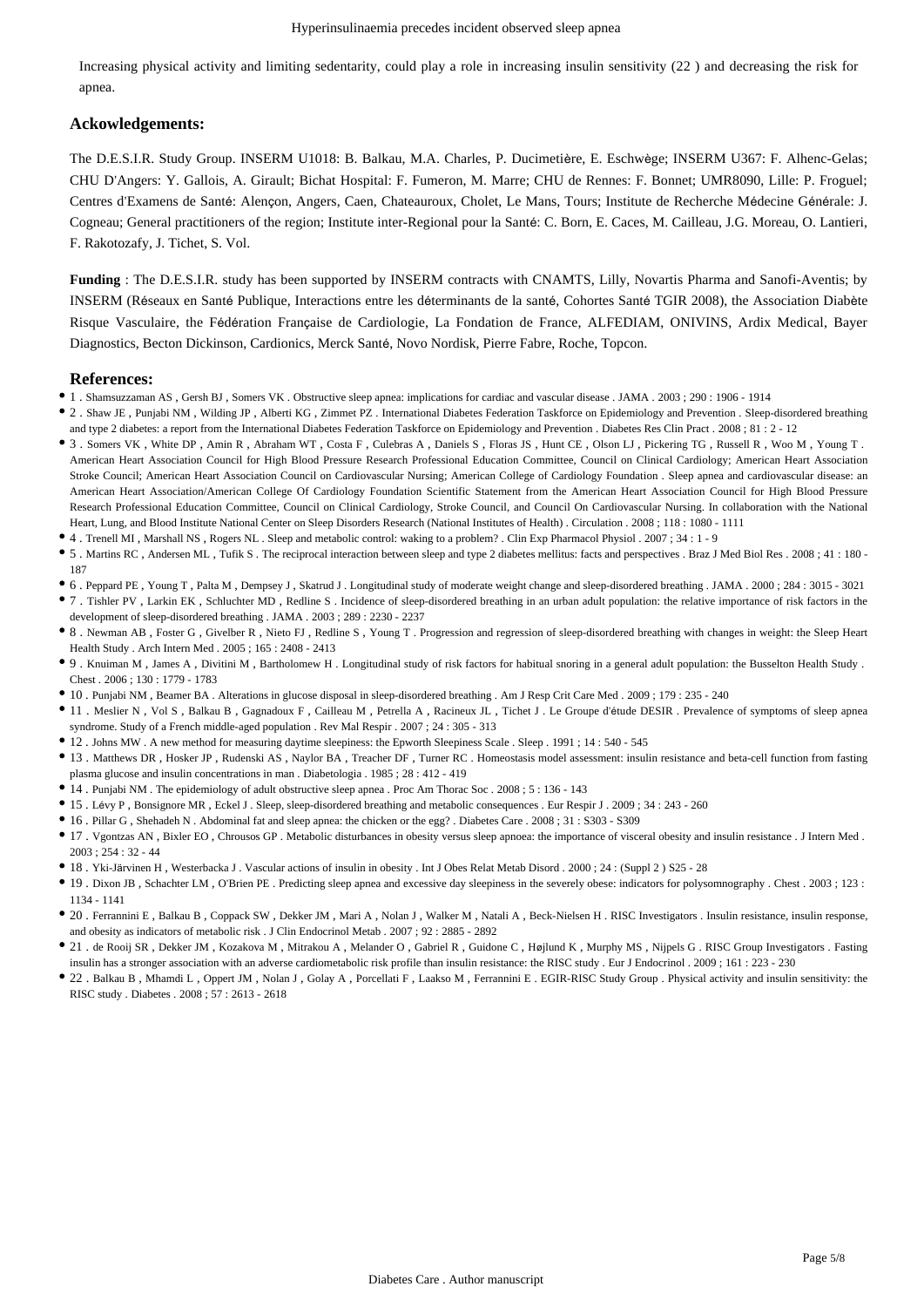### **TABLE 1**

Characteristics of participants at baseline (mean (SD) or precentages), according to the presence of observed apnea during sleep. The D.E.S.I.R. Study

|                              | Men               |                |              | Women             |                |             |  |
|------------------------------|-------------------|----------------|--------------|-------------------|----------------|-------------|--|
|                              | No observed apnea | Observed apnea | $\mathbf{P}$ | No observed apnea | Observed apnea | $\mathbf P$ |  |
|                              | n=1524 (86%)      | $n=256(14%)$   |              | $n=1659(93%)$     | $n=126(7%)$    |             |  |
| Age (years)                  | 50(10)            | 53 $(10)$      | 0.0001       | 50(10)            | 54(9)          | 0.0001      |  |
| Diabetes                     | 4.7%              | 11.7%          | 0.0001       | 2.4%              | 2.4%           | 0.9         |  |
| <b>Anthropometry</b>         |                   |                |              |                   |                |             |  |
| BMI $(kg/m2)$                | 25.5(3.1)         | 26.6(3.6)      | 0.0001       | 24.3(4.2)         | 25.8(4.5)      | 0.0003      |  |
| Waist (cm)                   | 90(9)             | 93 (10)        | 0.0001       | 78(11)            | 82(12)         | 0.0001      |  |
| Neck (cm)                    | 40(2)             | 41 $(3)$       | 0.0007       | 34(2)             | 35(3)          | 0.0001      |  |
| <b>Sleep characteristics</b> |                   |                |              |                   |                |             |  |
| Agitated sleep               | 16%               | 29%            | 0.0001       | 23%               | 40%            | 0.0001      |  |
| Difficulty to wake up        | 25%               | 38%            | 0.0001       | 42%               | 60%            | 0.0001      |  |
| Chronic unexplained fatigue  | 10%               | 18%            | 0.0002       | 19%               | 31%            | 0.002       |  |
| Frequent wakening at night   | 34%               | 45%            | 0.001        | 46%               | 59%            | 0.006       |  |
| Snoring                      | 66%               | 89%            | 0.0001       | 44%               | 71%            | 0.0001      |  |
| <b>Epworth Score</b>         | 6.2(4.0)          | 6.9(4.1)       | $0.01\,$     | 5.9(4.2)          | 5.7(4.2)       | 0.6         |  |
| Epworth $\geq 10$            | 20%               | 27%            | 0.02         | 20%               | 21%            | $0.8\,$     |  |
| <b>Biological parameters</b> |                   |                |              |                   |                |             |  |
| Fasting glucose (mmol/l)     | 5.6(0.9)          | 5.8(1.1)       | 0.006        | 5.2(0.7)          | 5.2(0.8)       | 0.7         |  |
| $HbA1c$ $%$                  | 5.5(0.6)          | 5.6(0.6)       | 0.002        | 5.4(0.5)          | 5.5(0.6)       | 0.07        |  |
| Insulin $(pmol/l)$           | 52 (32)           | 62(49)         | 0.002        | 50(34)            | 52(32)         | 0.3         |  |
| HOMA IR index                | 13.1(9.9)         | 16.9(17.1)     | 0.0006       | 11.9(10.2)        | 12.6(8.2)      | 0.2         |  |
| Total cholesterol (mmol/l)   | 5.8(0.9)          | 5.7(1.0)       | 0.6          | 5.6(0.9)          | 5.8(1.0)       | 0.04        |  |
| HDL cholesterol (mmol/l)     | 1.4(0.4)          | 1.4(0.4)       | 0.4          | 1.7(0.4)          | 1.6(0.4)       | 0.5         |  |
| LDL cholesterol (mmol/l)     | 3.8(0.8)          | 3.7(0.8)       | 0.4          | 3.5(0.9)          | 3.6(1.0)       | 0.04        |  |
| Triglycerides (mmol/l)       | 1.4(1.2)          | 1.5(1.0)       | 0.006        | 1.0(0.5)          | 1.1(0.6)       | 0.04        |  |
| <b>Blood pressure</b>        |                   |                |              |                   |                |             |  |
| Systolic BP (mmHg)           | 133(15)           | 137(16)        | 0.0002       | 126(16)           | 133(18)        | 0.0001      |  |
| Diastolic BP (mmHg)          | 80(9)             | 83 (10)        | 0.0001       | 76(9)             | 77(10)         | 0.002       |  |
| <b>Lifestyle factors</b>     |                   |                |              |                   |                |             |  |
| Smoking                      | 21%               | 22%            | 0.7          | 13%               | 12%            | 0.8         |  |
| Alcohol (g/day)              |                   |                |              |                   |                |             |  |
| zero                         | 11%               | 12%            |              | 32%               | 35%            |             |  |
| $<$ 20 g/day                 | 26%               | 25%            | $0.8\,$      | 44%               | 37%            | 0.2         |  |
| $\geq$ 20 g/day              | 63%               | 64%            |              | 23%               | 28%            |             |  |
| Physically inactive          | 27%               | 36%            | 0.001        | 26%               | 37%            | 0.007       |  |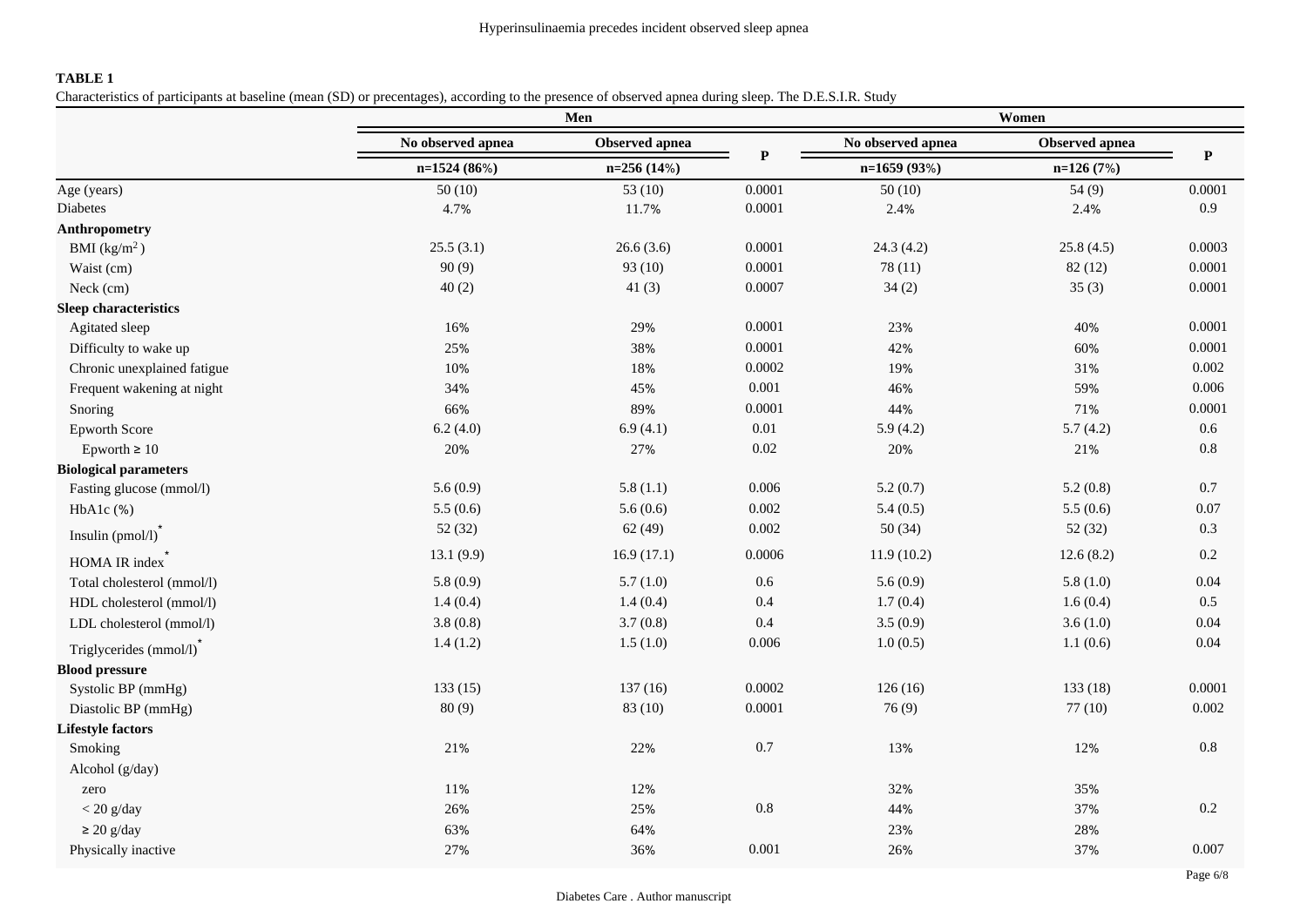#### Hyperinsulinaemia precedes incident observed sleep apnea

| <b>Drug treatments</b>        |      |      |     |      |               |      |
|-------------------------------|------|------|-----|------|---------------|------|
| Treatment by hypnotics        | 1.6% | 2.3% | 0.4 | 2.8% | 710/<br>1.170 | 0.01 |
| logarithms taken for analysis |      |      |     |      |               |      |

### **TABLE 2**

Anthropometric characteristics (mean) in those without observed apnea at baseline, according to 6-year incident observed apnea, after adjusting for age at baseline. The D.E.S.I.R. Study

|                                  | No observed apnea at 6 years | Observed apnea at 6 years | ${\bf P}$ |  |
|----------------------------------|------------------------------|---------------------------|-----------|--|
| Men                              | $n=1310(86%)$                | $n=214(14%)$              |           |  |
| Baseline age (years)             | 50                           | 51                        |           |  |
| Baseline BMI ( $\text{kg/m}^2$ ) | 25.4                         | 26.0                      | 0.006     |  |
| Baseline waist (cm)              | 89.3                         | 91.2                      | 0.004     |  |
| Baseline neck (cm)               | 39.8                         | 40.1                      | 0.1       |  |
| Change in BMI $(kg/m2)$          | 0.57                         | 0.83                      | $0.02\,$  |  |
| Change in waist (cm)             | 2.41                         | 2.75                      | 0.4       |  |
| Change in neck (cm)              | 0.42                         | 0.58                      | 0.2       |  |
| Women                            | $n=1554(14%)$                | $n=105(6%)$               |           |  |
| Baseline age (years)             | 50                           | 54                        |           |  |
| Baseline BMI $(kg/m2)$           | 24.1                         | 26.2                      | 0.0001    |  |
| Baseline waist (cm)              | 77.4                         | 81.8                      | 0.0001    |  |
| Baseline neck (cm)               | 34.3                         | 34.9                      | 0.01      |  |
| Change in BMI $(kg/m2)$          | 0.86                         | 1.21                      | 0.05      |  |
| Change in waist (cm)             | 3.01                         | 4.16                      | 0.06      |  |
| Change in neck (cm)              | 0.40                         | 1.23                      | 0.0001    |  |